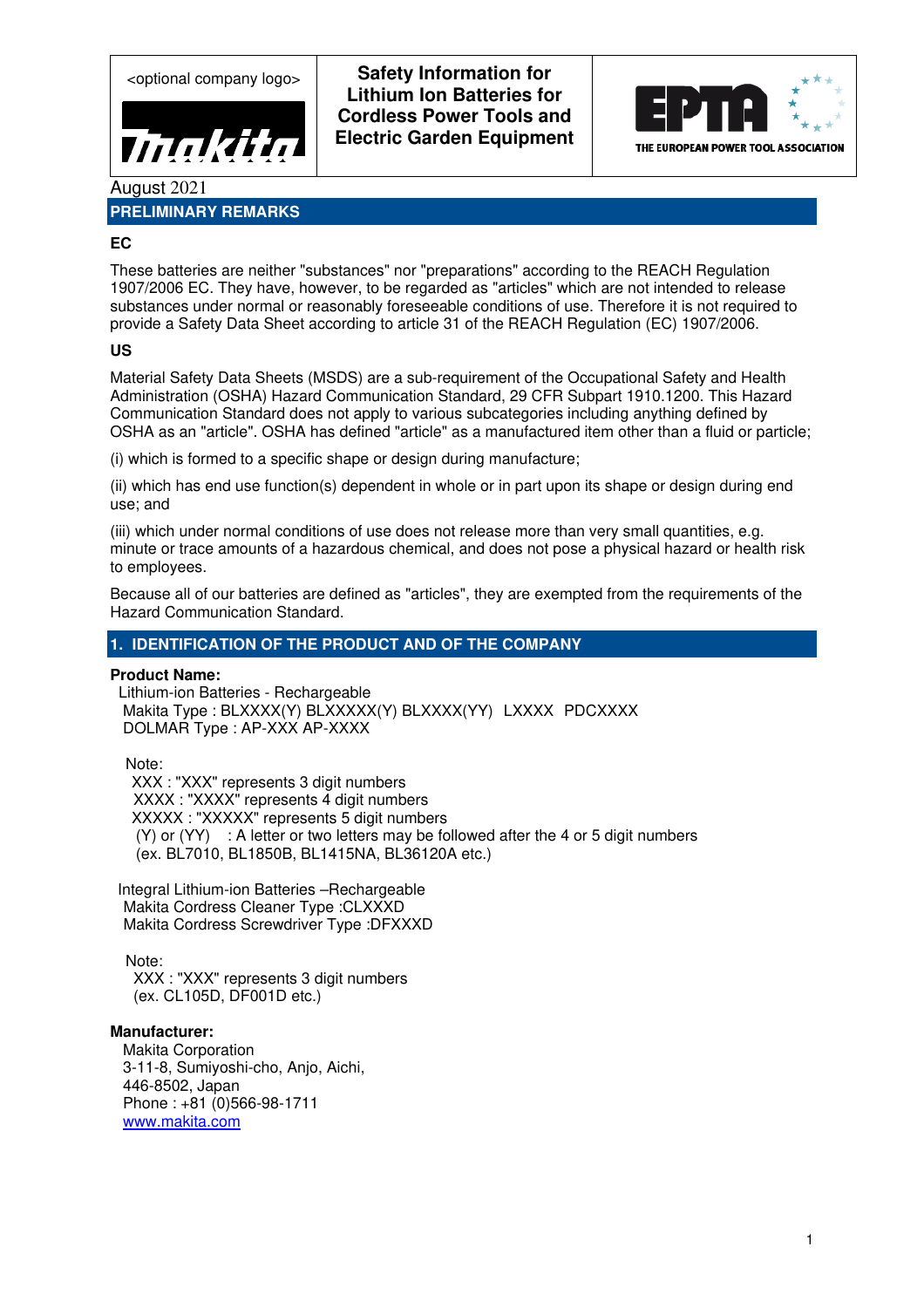Thakita

<optional company logo> **Safety Information for Lithium Ion Batteries for Cordless Power Tools and Electric Garden Equipment** 



# August 2021

## **2. HAZARDS IDENTIFICATION**

Lithium ion batteries have a gas-tight seal and not hazardous when used and handled in accordance with the manufacturer's specifications.

## **3. COMPOSITION / INFORMATION ON INGREDIENTS**

Cathode: Li-, Ni-, Co-, Mn- ,Al- containing oxides (active material), polyvinylidene fluoride (binder), carbon (conductive material), additives, aluminium foil

Anode: carbon (active material), silicon monoxide (active material), polyvinylidene fluoride(binder), styrene-butadiene rubber(binder), Carboxymethyl cellulose sodium salt(binder), Organic polymer (binder), additives, copper foil

Electrolyte: organic solvents (non aqueous liquids), lithium salt, additives,

The product does not contain metallic lithium or lithium alloys.

### **4. FIRST AID MEASURES**

#### **Skin or eye contact with released substances (electrolyte)**:

Rinse eyes thoroughly with water for at least 15 minutes. Seek medical attention.

#### **Chemical Burns:**

Chemical burns require appropriate treatment. Seek medical attention.

#### **Respiratory tract**:

In case of intensive smoke generation or gas release immediately leave the room. In case of large quantities and irritation of the respiratory tract, seek medical attention. Ensure sufficient ventilation.

#### **Swallowing:**

Rinse mouth and vicinity with water. Seek immediate medical attention.

### **5. FIREFIGHTING MEASURES**

Fires from lithium batteries can basically be fought with water. There is no need for additional or special extinguishing agents. Surrounding fires can be fought with conventional extinguishing agents. The fire of a battery cannot be considered separately from the surrounding fire.

The cooling effect of water effectively prevents surrounding fire from spreading to batteries which have not yet reached the critical ignition ("thermal runaway") temperature.

Reduce fire load by separating large quantities and moving them away from the area of risk.

During a fire, gases may develop which may cause injuries of the respiratory tract. Take care of sufficient respiratory protection.

### **6. ACCIDENTAL RELEASE MEASURES**

When damaged the battery housing may release electrolyte. Seal batteries in an airtight plastic bag, add dry sand, chalk powder (CaCO3) or vermiculite. Traces of electrolyte can be absorbed with dry paper towels. Wear protective gloves in order to prevent direct contact with skin. Thoroughly rinse contaminated areas with water.

Use appropriate personal protective equipment (protective gloves, protective clothing, protective mask, respiratory protection).

## **7. HANDLING AND STORAGE**

**Handling and Occupational Safety** 

#### **Handle discharged batteries with care**

Even when discharged, batteries represent a risk as they may deliver a very high short-circuit current. Even if they seem to be discharged lithium ion batteries need to be treated as carefully as if they were not discharged.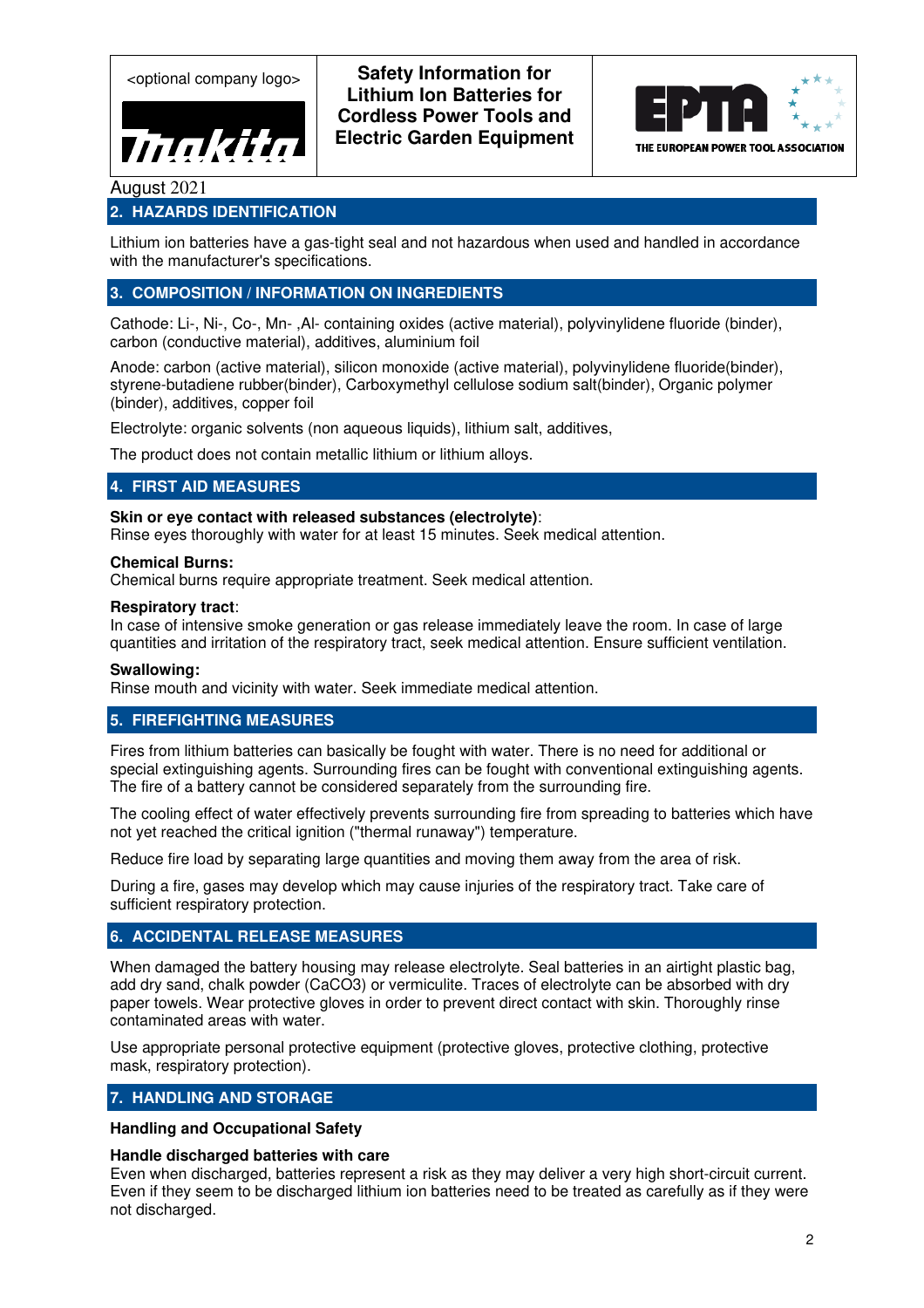

<optional company logo> **Safety Information for Lithium Ion Batteries for Cordless Power Tools and Electric Garden Equipment** 



## August 2021

## **Avoid impact and physical damage**

Impact and penetration may damage the battery. This may cause leakage, heat generation, smoke, fire, or explosion.

### **Keep batteries away from other metal objects**

Paperclips, coins, keys, nails, screws or other metal objects can short the terminals. This may cause burns or fire.

### **Under abusive conditions liquid may be released from the battery**

Avoid contact with battery liquids. Rinse with water. Upon contact with eyes, seek also medical assistance. Liquid released from the battery may cause irritation or chemical burns.

### **Do not expose a batteries to fire or excessive temperature**

Exposure to fire or temperature above 130 °C may cause fire, explosion and personal injuries. Do not incinerate batteries except for permitted waste incinerators.

#### **Do not disassemble batteries**

Disassembly or modification of the battery may damage the protection circuit. This may cause heat generation, smoke, fire, or explosion.

### **Do not immerse batteries in liquids like water or beverages**

Exposure to liquids may damage the battery. This may cause heat generation, smoke, fire, or explosion.

### **Use only chargers recommended by the manufacturer**

Chargers which are not suited for the battery being recharged may be damaged. This may cause fire.

**Use cordless power tools and electric garden equipment only with designated batteries**  Use of cordless power tools and electric garden equipment with other batteries may lead to battery damage. This may cause fire and personal injury.

### **Do not use damaged or modified batteries**

Damaged or modified batteries may exhibit unpredictable risks. This may cause fire, explosion and personal injury.

### **Do not use defective batteries**

Immediately stop using batteries when abnormalities are noticed, such as smell, heat, discoloration, or deformation. Otherwise the battery may be damaged. This may cause heat generation, smoke, fire, or explosion.

#### **Storage**

Always carefully observe warning notices on batteries and in instructions for use. Use only recommended battery types.

Lithium batteries preferably are to be stored at ambient temperature and in dry places (max. 50 °C). Large temperature fluctuations are to be avoided. (For example, do not store near heat radiators, do expose to sunlight for sustained periods).

Consult local authorities and insurers when storing large quantities of lithium batteries.

### **8. EXPOSURE CONTROLS / PERSONAL PROTECTION**

Not applicable. Lithium ion batteries are products, which do not release substances under normal and reasonably foreseeable conditions of use. Therefore there is normally no need for exposure controls and personal protection

## **9. PHYSICAL AND CHEMICAL PROPERTIES**

Compact batteries with (plastic) housing, terminals

### **10. STABILITY AND REACTIVITY**

When an upper temperature limit of (e.g. 130°C) is exceeded, batteries may rupture or the pressure relief mechanism may be activated.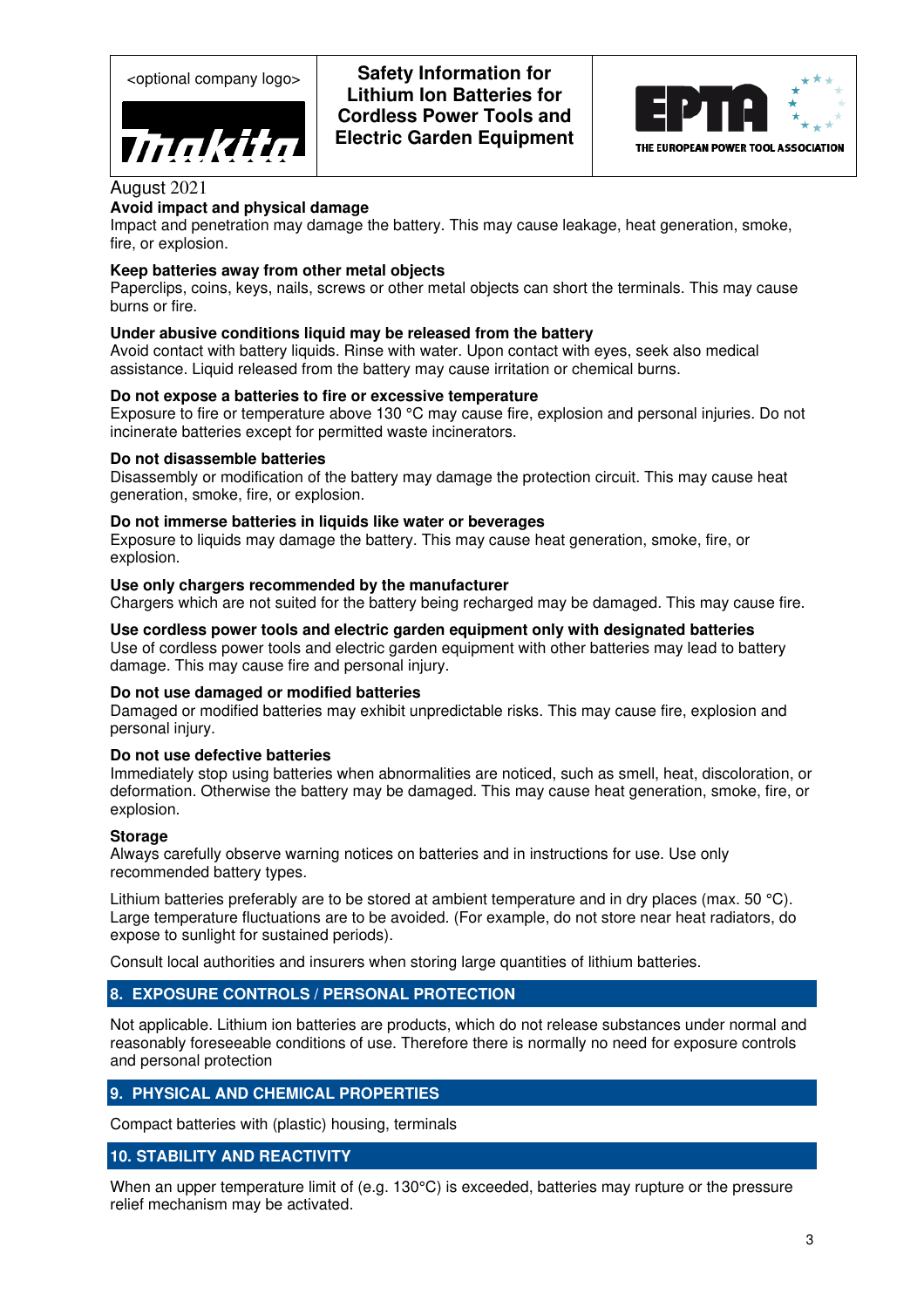

<optional company logo> **Safety Information for Lithium Ion Batteries for Cordless Power Tools and Electric Garden Equipment** 



August 2021

Exceeding a storage temperature of 60 °C may lead to accelerated ageing and premature loss of function.

## **11. TOXICOLOGICAL INFORMATION**

Lithium ion batteries are products, which do not release substances under normal and reasonably foreseeable conditions of use. In case of damaged ingredients may be released.

## **12. ECOLOGICAL INFORMATION**

Lithium ion batteries do not contain heavy metals (such as lead, cadmium or mercury).

## **13. DISPOSAL CONSIDERATIONS**

In the EU, used batteries must not be disposed of with household waste and not be mixed with batteries of other systems in order to prevent risk for man and environment and not to exacerbate recycling.

Used batteries shall be returned (free of charge) to the point of sale or to a collection system (industry, distribution).

According to the EU battery directive, lithium batteries are marked with the symbol indicating 'separate collection' ( crossed-out wheeled bin shown below).



To prevent short circuits and associated heating, lithium batteries must not be stored or transported in bulk form and unprotected. Suitable measures against short circuits include:

- Placing the batteries in original packaging or a plastic bag
- Individual protection of battery contacts (e.g. using insulating tape)
- Embedding in dry sand

### **14. TRANSPORT INFORMATION**

Commercial transport of lithium ion batteries is subject to dangerous goods regulations. Transport preparations and transport are exclusively to be carried out by appropriately trained personnel and/or the process has to be accompanied by experts with suitable knowledge or qualified companies.

### **Transport regulations:**

Lithium batteries are subject to the following dangerous goods regulations and exemptions based on the respective valid revision:

Class 9

- UN 3480: LITHIUM ION BATTERIES
- UN 3481: LITHIUM ION BATTERIES CONTAINED IN EQUIPMENT, (i.e. inserted in battery operated product) or

LITHIUM ION BATTERIES PACKED WITH EQUIPMENT (i.e. packed together with battery operated product)

### **ADR, RID**

Special provisions: 188, 230, 310, 376, 377, 636 Packing instructions: P903, P908, P909, LP903, LP904 Tunnel category E